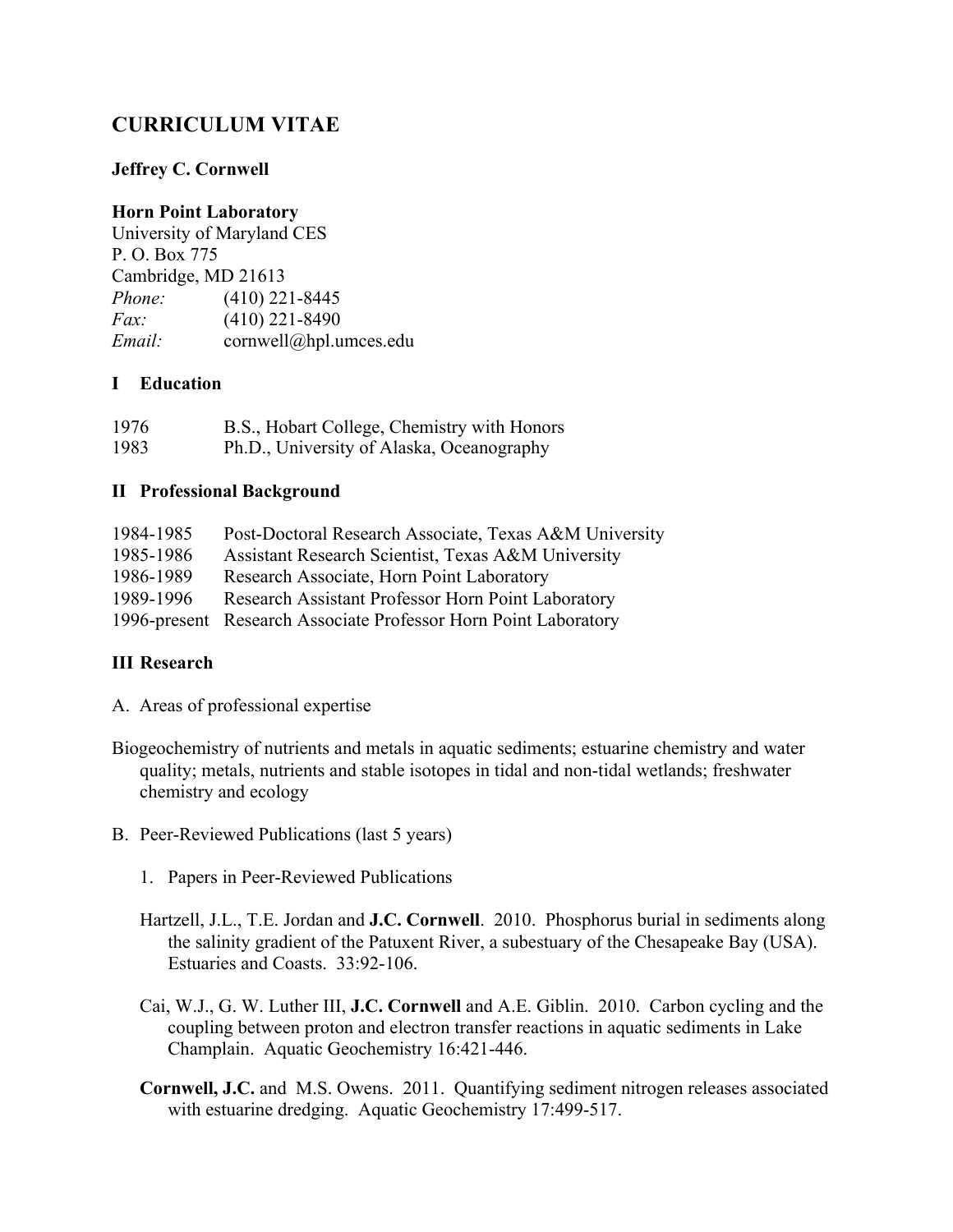- Velinsky, D.J., G.F. Riedel, J.T.F. Ashley and **J.C.Cornwell**. 2011. Historical contamination of the Anacostia River, Washington, D.C. Environmental Monitoring and Assessment. 183:307-328
- Glibert, P.M., D. Fullerton, J. Burkholder, **J.C. Cornwell** and T.M Kana. 2011. Ecological stoichiometry, biogeochemical cycling, invasive species and aquatic food webs: San Francisco Estuary and comparative systems. Reviews in Fisheries Science 19:368-417.
- Kellogg M.L., **J.C. Cornwell**, M.S. Owens and K.T.Paynter KT. 2013. Denitrification and nutrient assimilation on a restored oyster reef. Marine Ecology Progress Series 480:1-19.
- **Cornwell, J.C.** 2013. Measurement of sulfate reduction in wetland soils. Chapter 39 in DeLaune, R.D., K.R. Reddy, C.J. Richardson and J.P. Megonigal (eds), Methods in Biogeochemistry of Wetlands. Soils Science Society of America, Madison, WI.
- Testa, J.M., D.C Brady, D.M. Di Toro, W.R. Boynton, **J.C. Cornwell**, and W. M. Kemp. 2013. Sediment Flux Modeling: Simulating nitrogen, phosphorus, and silica cycles. Estuarine Coastal and Shelf Science. 131:245-263.
- Hewson, I. , E. Eggleston, M. Doherty, D.Y. Lee, M. Owens, J.P. Shapleigh, **J.C. Cornwell** and B.C. Crump. 2014. Metatranscriptomic analyses of plankton communities inhabiting surface and sub-pycnocline waters of the Chesapeake Bay during oxic-anoxicoxic transitions. Applied and Environmental Microbiology. 80:328-338
- Gao, Y, **J.C. Cornwell**, D.K. Stoecker and M.S. Owens. 2014. Sediment nutrient regeneration during tidal freshwater cyanobacterial blooms: Control by oxygen, pH, and organic matter inputs. Limnology and Oceanography 59:959-971
- **Cornwell, J.C**., P.M. Glibert and M.S. Owens. 2014. Nutrient fluxes from sediments in the San Francisco Bay Delta. Estuaries and Coasts. 37:1120-1133.
- Gao, Y., J.M. O'Neil, D.K. Stoecker and **J.C. Cornwell**. 2014. Photosynthesis and nitrogen fixation during cyanobacterial blooms in an oligohaline / tidal fresh estuary. Aquatic Microbial Ecology 72:127-142
- Kellogg, M.L., A. R. Smyth, M.W. Luckenbach, B.L. Brown, R.H. Carmichael, **J. C. Cornwell**, M. F. Piehler, Michael S. Owens, D. J. Dalrymple and C. B. Higgins. 2014. Use of oysters to mitigate eutrophication in coastal waters. Estuarine Coastal and Shelf Science 151:156-168
- Lee, D.Y., M.S. Owens, M. Doherty, E.M. Eggleston, I. Hewson, B.C. Crump and **J.C. Cornwell.** 2015.The effects of oxygen transition on community respiration and potential chemautotrophic production in a seasonally stratified anoxic estuary. Estuaries and Coasts, 38:104-117.
- Eggleston, E., M., D.Y. Lee, M.S. Owens, **J.C. Cornwell**, B.C. Crump and I. Hewson. On Website. Key respiratory genes elucidate bacterial community respiration in a seasonally anoxic bay. Environmental Microbiology 17:2306-2318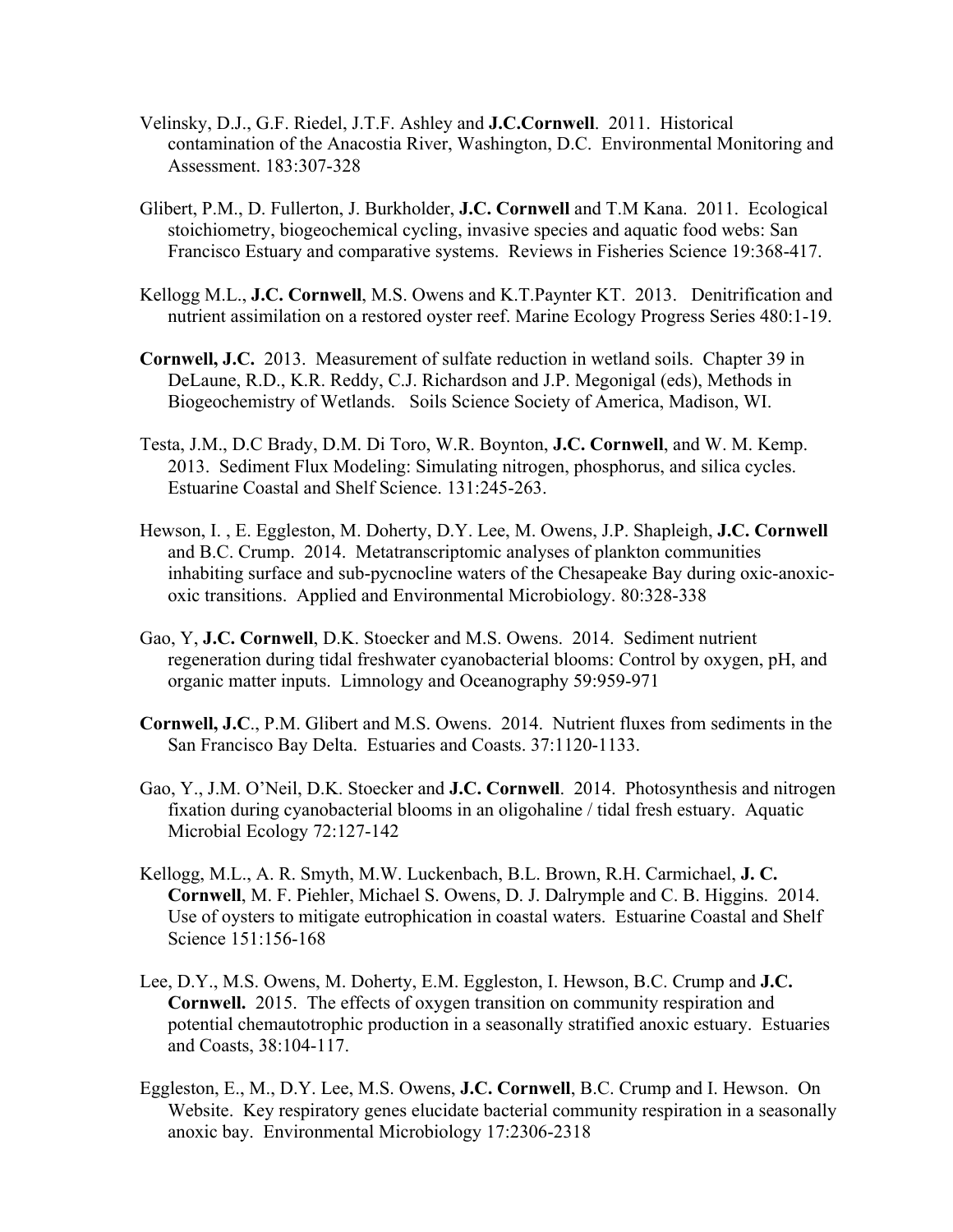- Perez, P.-H., J.C. Cornwell, J. Ortiz-Zayas and E. Cuevas. Accepted. Sediment denitrification and nutrient fluxes in San José Lagoon, a tropical lagoon in the highly urbanized San Juan Bay Estuary, Puerto Rico. Estuaries and Coasts. 38:2259-2278
- Testa, J.M., Brady, D.C., Cornwell, J.C., Owens, M.S., Sanford, L.P., Newell, R.I.E., Newell, C.R., Richardson, J. and Suttles, S.E. 2015. Modeling the impact of floating oyster aquaculture on sediment-water nutrient and oxygen fluxes. Aquaculture Environment Interactions 7:205-222.
- Lee, D.Y., M.S. Owens, M. Doherty, E.M. Eggleston, I. Hewson, B.C. Crump and J.C. Cornwell. 2015. The effects of oxygen transition on community respiration and potential chemautotrophic production in a seasonally stratified anoxic estuary. Estuaries and Coasts 38:104-117.
- Bosch, J.A., J.C. Cornwell and W.M. Kemp. Accepted. Short-term Effects of Nereid Polychaete Size and Density on Sediment Inorganic Nitrogen Cycling under Varying Oxygen Conditions. Marine Ecology Progress Series.
- *Cornwell, J.C., M.S. Owens, L. Harris and W.R. Boynton. In Press. Sediment-water N2 fluxes along the Potomac River estuarine salinity gradient. Journal of Coastal Research. http://www.jcronline.org/doi/abs/10.2112/JCOASTRES-D-15-00159.1* .
- 2. Technical Reports
- Cornwell. J.C., M.S. Owens, T. Kana, E. Bailey, J. Barnes and W.R. Boynton. 2008. An assessment of processes controlling benthic nutrient fluxes in the Caloosahatchee River and Estuary and the St. Lucie Estuary River and Estuary. Final Report to South Florida Water Management District. UMCES Technical Series Contribution TS-552-08.
- Cornwell, J.C., L. Staver, M. Owens and J.C. Stevenson. 2009. Sediment and plant monitoring at the South Cell of Hart Miller Island. UMCES Technical Series Contribution TS-574-09.
- Independent Technical Review Team (including Cornwell). 2009. Sediment in Baltimore Harbor. Quality and Suitablility of Innovative Reuse. Maryland Sea Grant Publication UM-SG-TS-2009-04.
- Stevenson, J.C., J.C. Cornwell, L.W. Staver and M.S. Owens. 2010. 2008 Poplar Island Cell 3D & 4D Plant and Geochemical Monitoring. MCES Final Report to Maryland Environmental Services on behalf of the Maryland Port Administration.
- Cornwell, Jeffrey C. and M.S. Owens. 2010. Time Course of Acid Generation During Crust Management of Dredged Sediment. UMCES Final Report to Maryland Environmental Services on behalf of the Maryland Port Administration. UMCES Technical Report Number TS-594-10
- Kellogg, M. L., J. C. Cornwell, K. T. Paynter, and M. S. Owens. 2011. Nitrogen removal and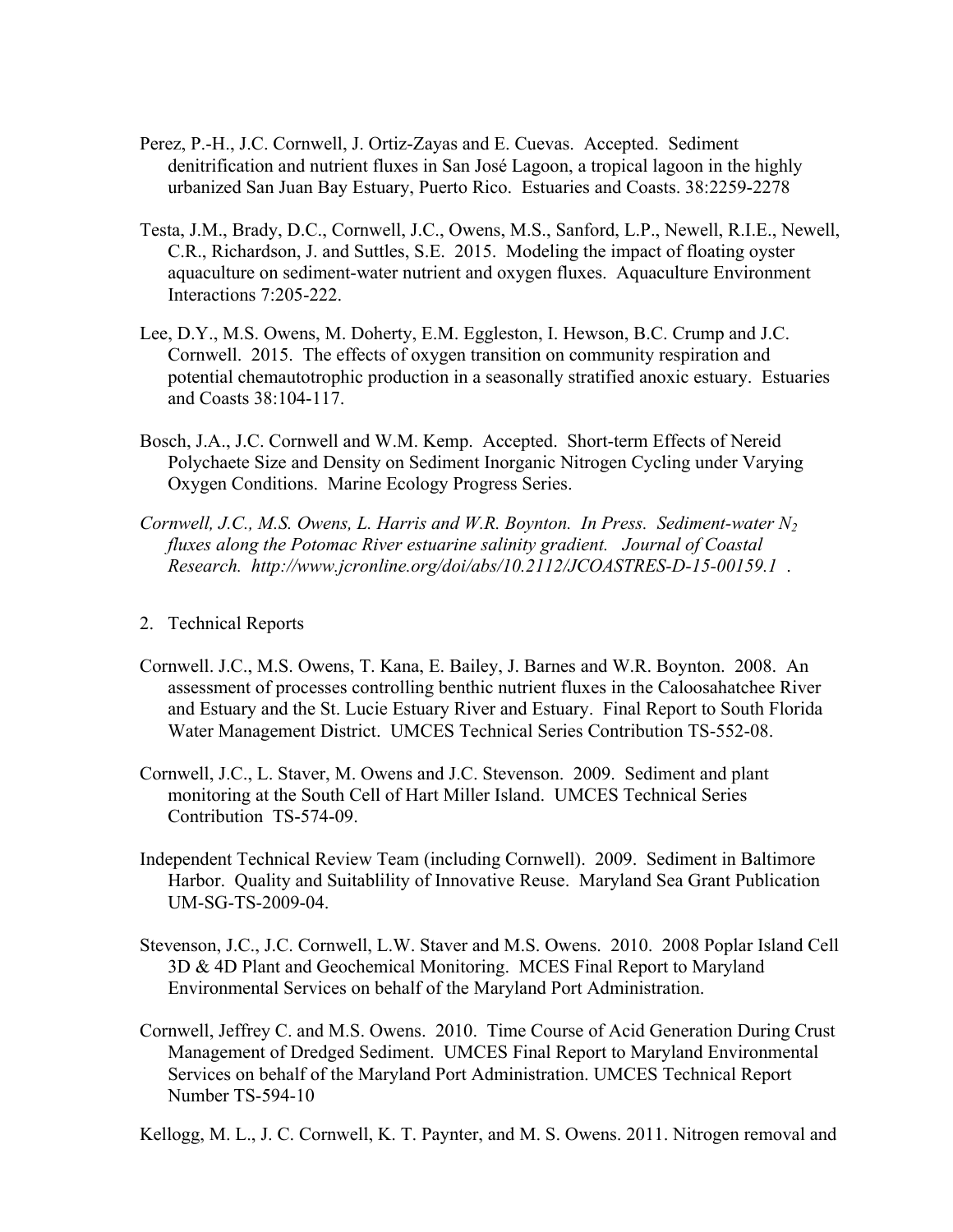sequestration capacity of a restored oyster reef: Chesapeake Bay experimental studies. Final Report to the Oyster Recovery Partnership. . UMCES TS-623-11.

- 3. Contracts and Grants (Last 5 years)
	- 1. Awarded
- Cyanobacterial Blooms: A Roadblock to Estuarine Restoration? MD Sea Grant. 2/2009-1/2011. 1.5 mo./yr. (co-PI)
- UMCES Technical Support For pH and Metal Issues in Dredge Sediment Disposal Maryland Port Administration/ Maryland Environmental Service. 2/2009-3/2010. \$29,327. 1.0 mo./yr. (co-PI with Schijf))
- Nitrogen removal capacity in a restored oyster reef: the relative roles of oysters and the associated reef community. Mirant Corporation / Oyster Recovery Program. \$180,000. 2009-2010. Kellogg/Cornwell.
- Forecasting the responses of tidal freshwater wetlands to sea level rise: biogeochemical responses to saltwater intrusion. DOE-National Institute for Climatic Change Research. \$30,083. 2010-2011. Baldwin/Cornwell.
- How Does Shellfish Aquaculture Change Nutrient Balances in Maryland's Coastal Bays? Maryland Coastal Bays Program. \$25,000. 2010. Cornwell/Kellogg
- Collaborative Research: Life in the Dead Zone: Microbial respiration, production, diversity and gene expression in seasonally anoxic estuarine waters. National Science Foundation. \$836,774. 2010-2013. Crump/Cornwell.
- Poplar Island Cell 3D and 1A Monitoring program sediment chemistry. Cornwell. Maryland Port Administration/ Maryland Environmental Service. \$158,820. 2009-2011.
- Field campaign to improve water quality model paramaterization in the Potomac River. Harris/Cornwell/Boynton/Kaushal. District of Columbia Water and Sewer Authority. HPL: \$29,145. 2010-2011
- National Sea Grant Program. Predicting Spatial Impacts of Bivalve Aquaculture on Nutrient Cycling and Benthic Habitat Quality. Newell/Cornwell/Sanford. 2010-2012.
- Nutrient fluxes from San Francisco Bay Delta sediments. SFWCA. \$132,538. 2011-2012. Glibert/Cornwell.
- Nitrogen Sources in the Coastal Bays Land-Sea Margin: Flux From Tidal Wetland Creeks and Bottom Sediments. Maryland Coastal Bays Program. \$20,000. 2011-2012.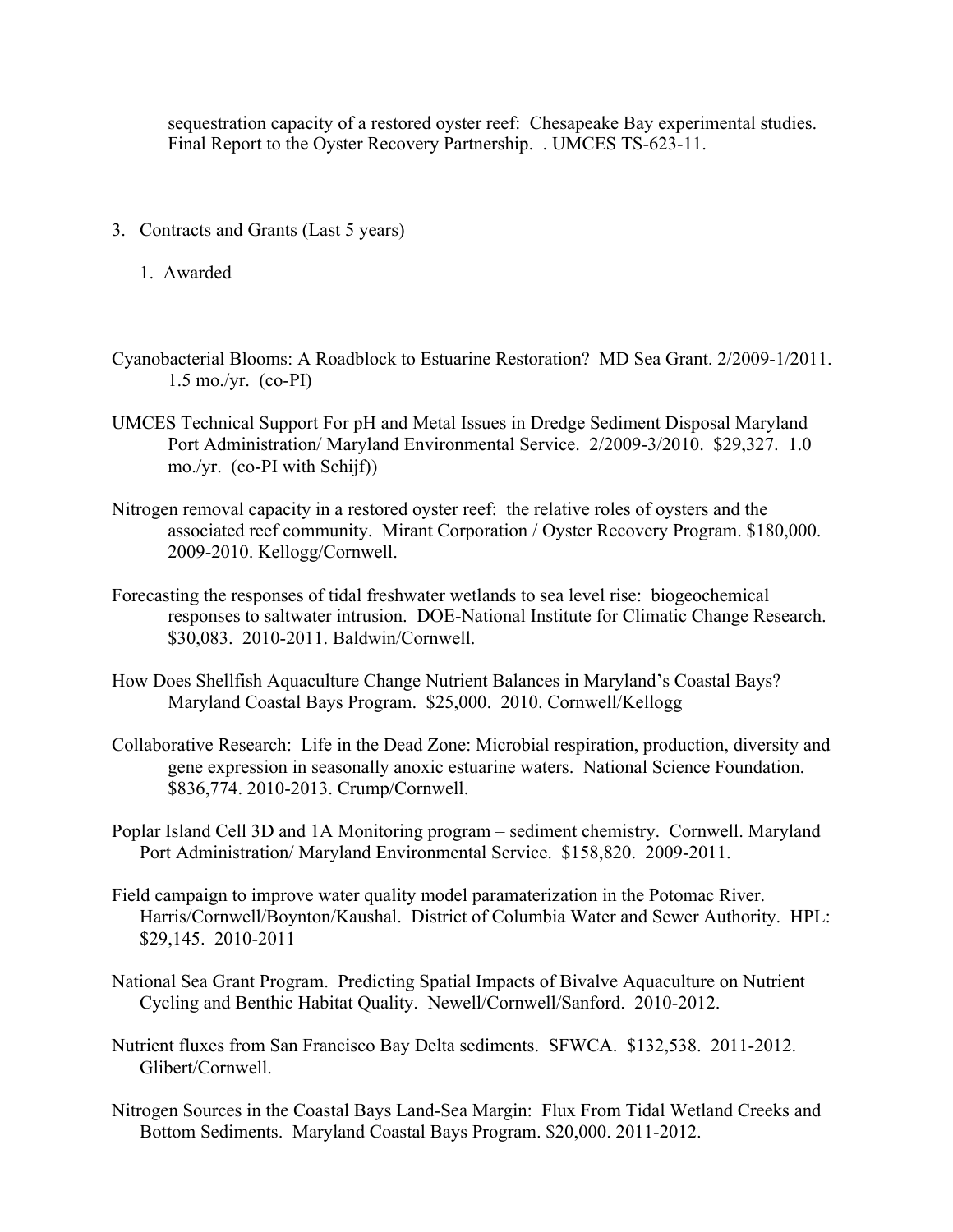Scaling ecological function to reef development: effects of oyster density on nitrogen removal and biodiversity. NOAA/VIMS Subcontract. \$20,000. 2011-2012.

- Poplar Island Vegetation and Sediment Monitoring: Marsh Die Back, Sea-Level Rise and Nitrogen, Phosphorus, Silica Issues – Biogeochemical Component. MES/MPA. \$100,707. 2013- 2014.
- Sediment Nutrient Fluxes in the San Francisco Bay Delta. SFWCA. \$132,538. 2012-2014.
- Linking Structural and Functional Features in Restored Oyster Reefs: A Restoration Project in the Virginia Coast Reserve. NOAA/VIMS Subcontract. \$20,699. 2011-2012.
- Cornwell. Benthic Nutrient Cycling at the Coastal Bays Land-Sea Interface. Maryland Coastal Bays Program. \$25,000. 2012-2013.
- Environmental controls of sediment-water nitrogen and phosphorus exchange across the Delta-Suisun salinity gradient. Interagency Ecological Program. 2013-2014.
- Pond issues and potential for biologically-assisted acid neutralization. MES/MPA. \$250,981. 2014-2015. Cornwell/Stevenson/Staver
- Integrating Stakeholder Objectives with Natural System Models to Promote Sustainable Natural Resource Policy. NSF. \$1,405,033. 2015-2019. North/Hood/Wainger/Cornwell.
- Integrated Assessment of Oyster Reef System Services: Quantifying Denitrification Rates and Nutrient Fluxes. NOAA-NCBO. 2014-2015. \$115,959. Cornwell/Kellogg.
- UMCES Comprehensive Program to Address The Impacts of Conowingo Particulates on the Chesapeake Bay. Exelon Co. \$1,233,314. Cornwell/Sanford/Palinkas/Kemp/Testa/Li 2015-2016.
- Integrated Assessment Of Ecosystem Services Provided By Restored Reefs In Harris Creek, MD: Qunatifying Denitrification Rates And Nutrient Fluxes. NOAA-NCBO. \$327,833. 2015-2018. (notified of award for  $1<sup>st</sup>$  two years). Cornwell/Kellogg.
- 4. Seminars and Presentations (Last 5 Years, Lead Author or Presenter only)
	- Cornwell, J.C., 2010, Shellfish restoration and aquaculture: nutrient sequestration, remineralization and denitrification. National Shellfisheries Association, Baltimore, MD
	- Cornwell, J.C., 2010. Biogeochemical processes in natural and constructed tidal wetlands. Seminar, UMCES Appalachian Laboratory.

Cornwell, J.C., 2010. Oysters and water quality. Cambridge MD Rotary Club presentation.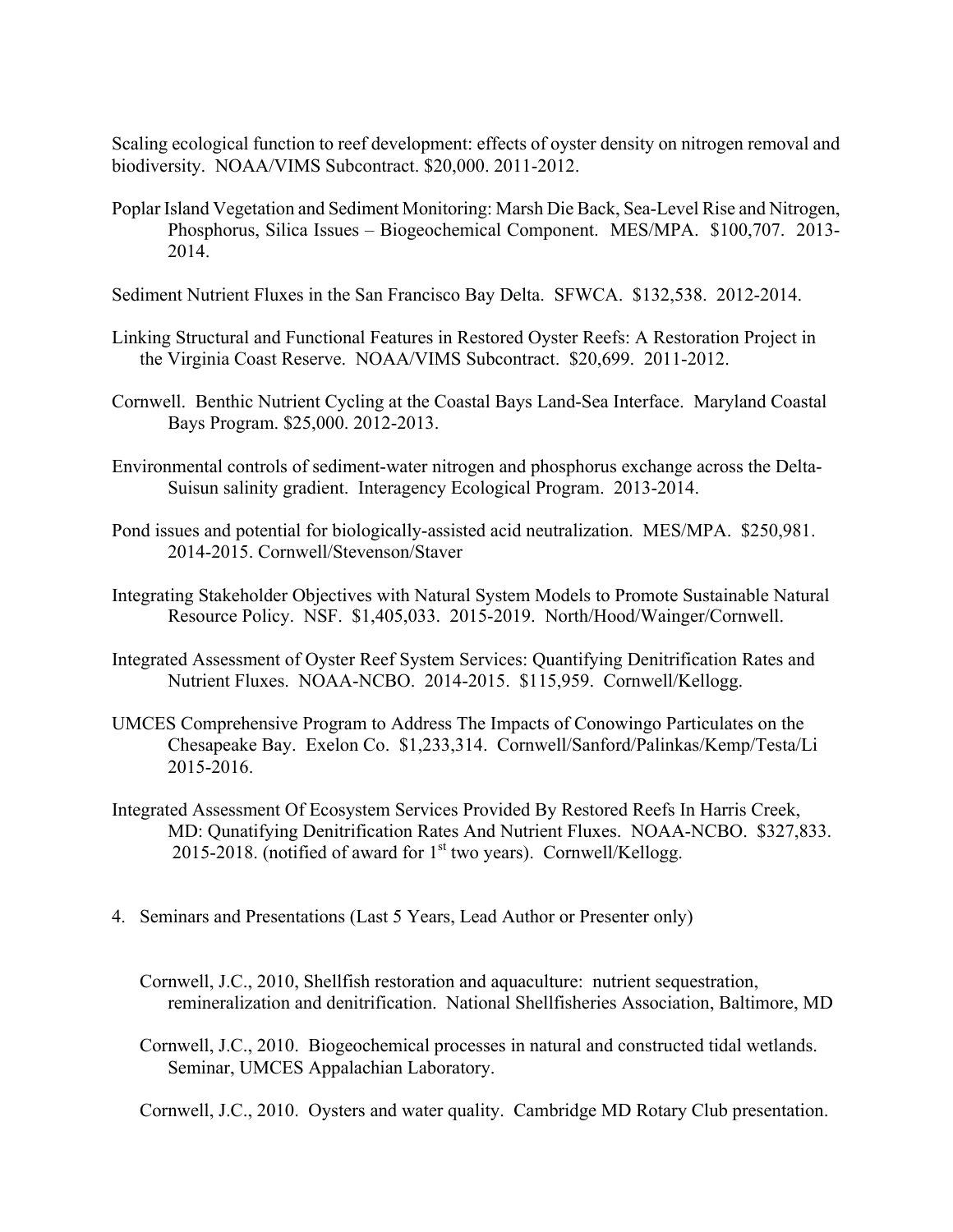- Cornwell, J.C., 2010. Estuarine denitrification: environmental gradients and biogeochemical controls. Faculty seminar, UMCES Chesapeake Biological Laboratory.
- Cornwell, J.C., 2010. Aquatic denitrification. Presentation to Choptank Tributary team.
- Cornwell, J.C., 2010, Sediment Focusing In Estuarine And Lacustrine Environments: Development of Chesapeake Bay And Lake Champlain Sediment and Biogeochemical Budgets Using 210Pb. AGU/ASLO Meeting, Portland OR.
- Cornwell, J.C., 2010, Denititrification in estuarine sediments. Departmental seminar, University of Puerto Rico Ria Piedras.
- Cornwell, J.C., 2010, Beneficial use of Chesapeake Bay dredged materials: restoration and biogeochemistry. HPL Seminar.
- Cornwell, J.C. 2011, Sedimentary phosphorus and nitrogen fluxes with seasonal changes in estuarine salinity. ASLO Meeting, San Juan PR.
- Cornwell, J.C. and M.S. Owens, 2011, Denitrification in Delaware Bay tidal marshes and creeks. Delaware Estuary Science and Environmental Summit.
- Cornwell, J.C., M.S. Owens, M.L. Kellogg and K. Paynter. 2011. Shellfish restoration and aquaculture: nutrient sequestration, remineralization and denitrification. National Shellfish Association Nat'l Meeting, Baltimore MD.
- Cornwell, J.C., M.S. Owens, M.L. Kellogg. 2011. How does shellfish aquaculture change nutrient balances in Maryland's coastal bays? Presentation, Coastal Bays 2011 STAC Meeting.
- Cornwell, J.C., M.S. Owens, M.L. Kellogg and K. Paynter. 2011. Mitigation of estuarine eutrophication by aquatic habitat restoration. CERF 2011 Daytona Beach (1 of 6 coauthored presentations).
- Cornwell, J.C., M.S. Owens, M.L. Kellogg and K. Paynter. 2011. Mitigation of estuarine eutrophication by aquatic habitat restoration? Oyster Advisory Commission, Stevensville MD.
- Cornwell, J.C., Y. Gao, D. Stoecker and J. O'Neill. 2011. Biogeochemical controls of cyanobacterial blooms in the Sassafras River, Maryland. Maryland HAB Taskforce, Baltimore MD.
- Cornwell, J.C., 2011. Nitrogen transformation processes in estuaries: can we enhance nitrogen removal via estuarine restoration? HPL Faculty Seminar.
- Cornwell, J.C., 2012. Nitrogen transformation processes in estuaries: can we enhance nitrogen removal via estuarine restoration? CBL Faculty Seminar.
- Cornwell, J.C., 2012. Benthic nitrogen transformation processes in Chesapeake Bay. IMET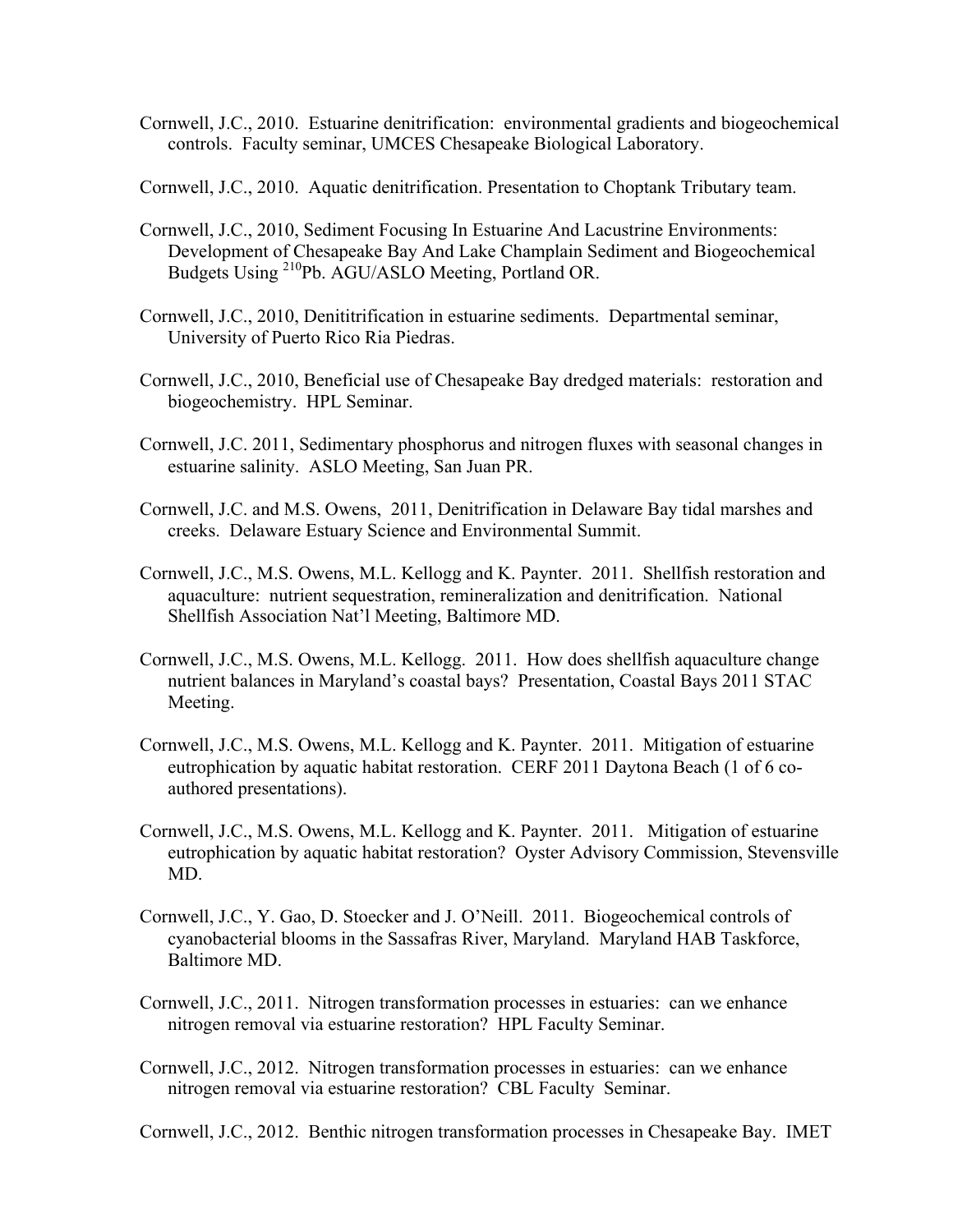Faculty Seminar.

- Cornwell, J.C., 2012. Benthic nitrogen transformation processes in Chesapeake Bay. AL Faculty Seminar.
- Cornwell, J.C. , M.S. Owens, M.L. Kellogg, Y. Gao and D. Stoecker. 2013. Anthropogenic Influences On Nutrient and Gas Exchange at the Sediment-Water Interface. Invited talk, ASLO Meeting, New Orleans.
- Cornwell, J.C. 2013. Fine-scale nutrient and oxygen gradients in estuaries. Departmental seminar, University of Wisconsin-Milwaukee.
- Cornwell, J.C., P.M. Glibert, M.S. Owens. 2013. Nutrient exchange in northern San Francisco Bay sediments: rates, environmental controls and impacts of invasive bivalves. State of the Estuary Conference, Oakland CA.
- Cornwell, J.C., M.S. Owens and M.L. Kellogg. 2013. Chesapeake oyster biogeochemistry. Quantifying nitrogen removal by oysters workshop, Wachapreague VA Jan 9-10.
- Cornwell, J.C. 2013. Denitrification in Chesapeake Bay sediments/communities and The Conowingo is full: game over? Presentations to the Chesapeake Bay Commission.
- Cornwell, J.C. Nitrogen removal by oysters: science and management. UMCES Board of Visitors, June 2013.
- Cornwell, J.C. Oyster restoration, aquaculture and nitrogen removal a biogeochemist's perspective. MD DNR MANTA presentation, February 2014.
- Cornwell, J.C. and M.S. Owens. Environmental Controls on Sediment-Exchange of Nutrients: Experimental and Sampling Considerations. ASLO Meeting, Granada Spain. February 20015.
- 5. Symposia Organized/Chaired for Professional Meetings

Advancing Methods for Measuring Denitrification in Terrestrial and Aquatic Systems. Workshop, Horn Point Laboratory 2008. (denitrification.org)

CERF 2011 Daytona Beach. Living Resource - Water Quality Feedbacks: A Win-Win with Biotic Restoration? (co-chaired with C. Cerco).

6. Active Memberships in Professional Societies

American Chemical Society; American Geophysical Union; American Society for Limnology and Oceanography; Coastal and Estuarine Research Federation; The Wetlands Society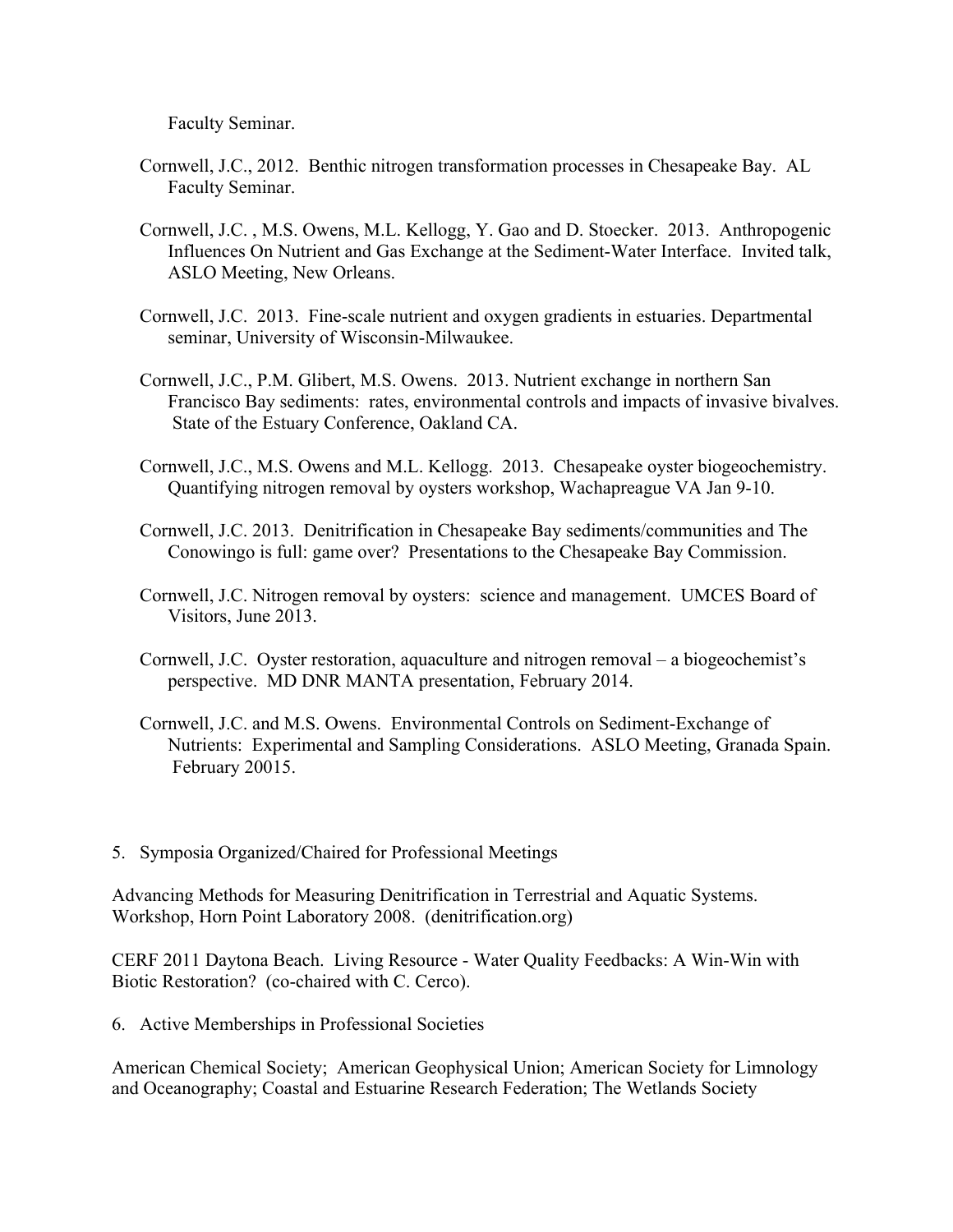### **IV Teaching and Training**

1. University System of Maryland Courses Taught (Last 5 years)

Spring 1996-8, 2000-2, 2005, 2007, 2009, 2011 MEES 698H. Environmental Geochemistry II. (Harvey/Cornwell)

- A. Graduate Students Supervised as Major Advisor (last 5 years)
- 2. Recent Degrees Completed

.

.

- Rebecca Holyoke, Ph.D. MEES Program Environmental Science. 2008. "Biodeposition and Biogeochemical Processes in Shallow,Mesohaline Sediments of Chesapeake Bay"
- Jennifer O'Keefe, M.S. MEES Program, Environmental Science. 2008. "Sediment Biogeochemistry Across the Patuxent River Estuarine Gradient: Geochronology and Fe-S-P Interactions"
- Chris Chick, M.S., MEES Program, UMCP, Environmental Science. 2009. "Benthic oxygen production in the Choptank River estuary"
- Emily Seldomridge. MEES Program, UMCP Environmental Science. 2009. "Importance of channel networks in freshwater tidal wetlands, Patuxent River, Maryland". Co-advisor with Karen Prestegaard.
- Owens, Michael, M.S., MEES Program, UMCP, Environmental Geochemistry. Nitrogen Cycling and Controls on Denitrification in Mesohaline Sediments of Chesapeake Bay
- Seldomridge, Emily, M.S. MEES Program, Environmental Science. Co-Advised. Graduated 2009. "Importance of channel networks on nitrate retention in freshwater tidal wetlands, Patuxent River, Maryland".
- Chick, Christopher, M.S. MEES Program, Environmental Science. Graduated 2009. Benthic oxygen production in the Choptank River estuary.
- Yonghui Gao, Ph.D. MEES Program, Environmental Chemistry. Graduated 2011. High pH effects on nutrient inputs from sediment and cyanobacterial  $N_2$  fixation in a shallow water ecosystem . Co-advisor.

Doon-Yoon Lee (Daniel), Ph.D. Program, Oceanography. Graduated 2014.

- 3. Students Currently Supervised none
- 4. Graduate Student Committee Memberships (85 prior USM committees + 3 non USM)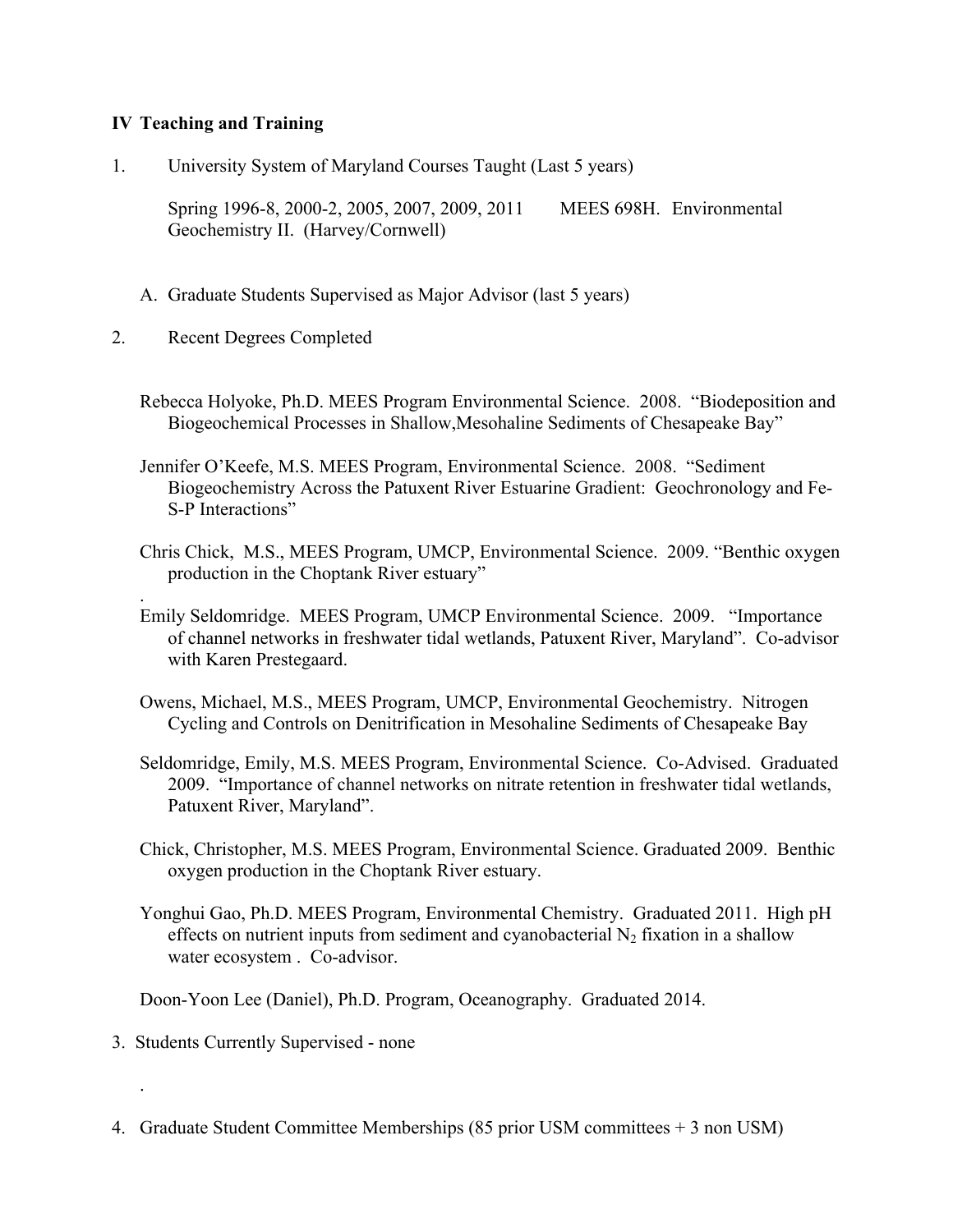Allen, J. (Baldwin), UMCP Clark, B. (Hood), HPL Day, M. (Harris), CBL Fine, L. (Santoro), HPL Gurbisz, Cassie (Kemp), HPL Jackson, M. (Glibert), HPL Kesler, K. (Paynter), CBL/UMCP Laperierre, S. (Santoro), HPL Markin, E. (Lazur), HPL Newcomer, Tammy (Kaushal), UMCP Parker, M. (Lipton/Harrell), UMCP Shangguan, Yinni (Glibert), HPL Staver, L. (Stevenson), HPL Young, Dana (Fisher), HPL

Research Internships Supervised (out of 14 since 1989)

| Sea Grant REU 2009 |
|--------------------|
| Sea Grant REU 2011 |
| HPL Intern 2011    |
| Sea Grant REU 2014 |
|                    |

#### **V Outreach and Service**

- 1. Editorships
- 2. Public Service

Advice Sassafras River Association (2008-present)

3. Federal/State/Local Government

Poplar Island Environmental Restoration Program Habit Committee (2004-) Model Evaluation Group, Florida Bay SFWMD (2007) Little Blackwater Advisory Group, Biological Subchair (2007) Steering Committee, Potomac Monitoring Forum, MWCOG (2008)

4. International

 December 2008 – Served as "opponent" in Ph.D. defense of Hanna Silvennoinen, University of Kuopio, Finland

5. University System of Maryland

Presentation to National Sea Grant Review Panel for MD Sea Grant, UMCES (2005)